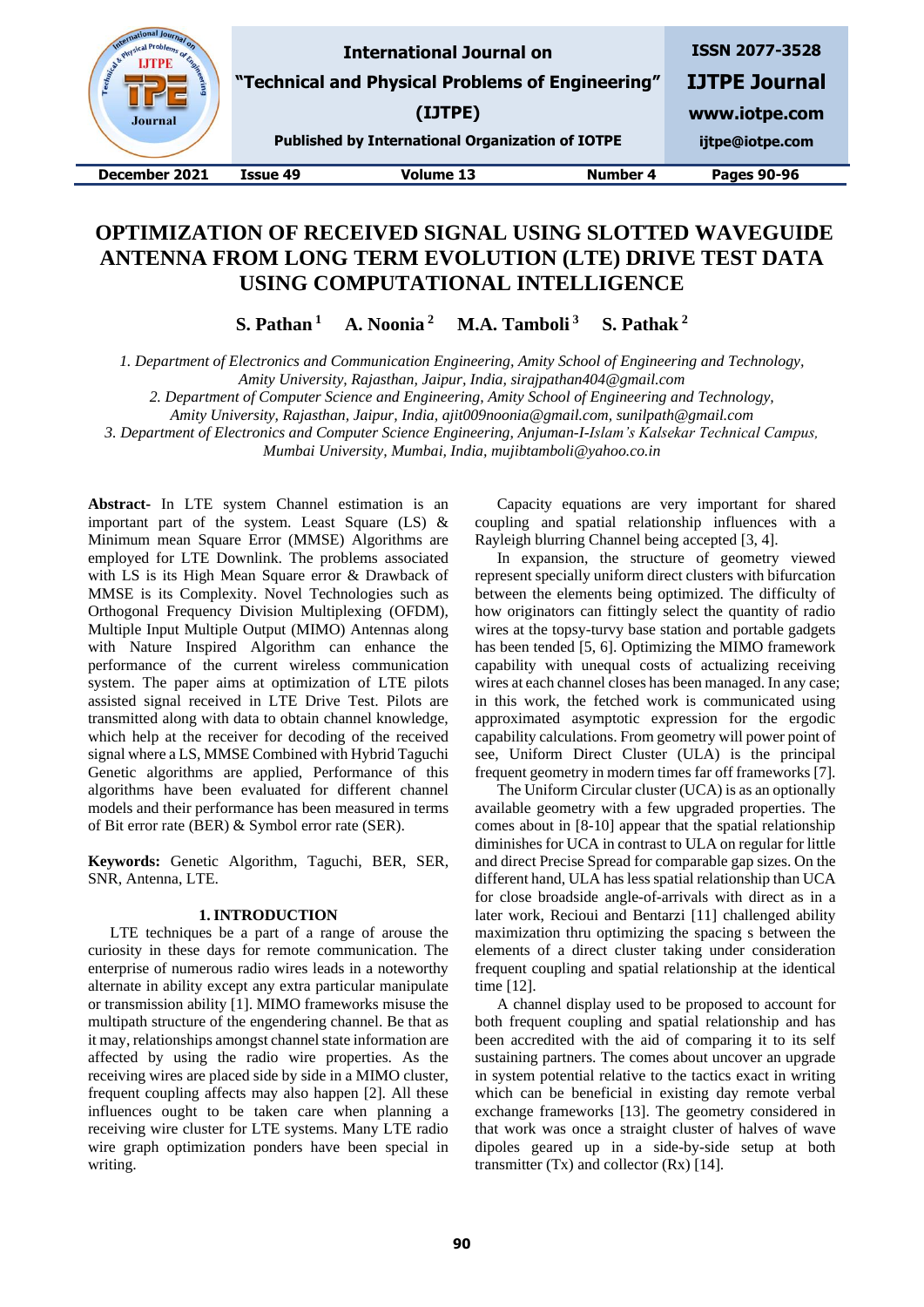So distant, strategies based totally on the hereditary calculation, subterranean insect colony optimization, molecule swarm optimization, Tabu look, bees' calculation, differential advancement, and Clonal willpower have ended up prevalent, and they have been utilized in fathoming radio wire cluster design amalgamation problems. The exhibitions of these strategies are found to be most desirable than these of the classical optimization instruments and the regular explanatory strategies [15]. Each of these strategies has its focal points and drawbacks. Developmental optimization strategies that are successful in tackling multi modal work optimization problems have moreover been related in radio wire plan.

Taguchi strategy has a place to the path of optimization strategies named global optimizers whereas the greater recognizable, traditional techniques such as slope and the quasi Newtonian strategies are labeled as neighborhood optimizers. The qualification between nearby and worldwide optimization strategies is that the regional strategies create comes about that are incredibly subordinate on the on the starting point or preliminary guess, while the global strategies are distinctly impartial of the initial conditions.

Besides, neighborhood techniques put imperatives on the arrangement space such as differentiability and coherence which are difficult or indeed outlandish to fulfill in hone. The worldwide strategies, on the different hand, are normally self reliant of the commencing point and put a number of constraints on the association space [16]. This is regularly frequently the case in troubles which are defined discretely or might also incorporate non differentiable capacities. Another fascination emerges inside the straightforwardness of the calculations and the ease at which they may be modified [17].

The Taguchi strategy, which ought to be a energetic format approach, employments numerous ideas from measurable exploratory plan for assessing and enforcing upgrades in items, forms, and gear. The basic tenet is to make strides the quality of a object with the aid of minimizing the have an effect on of the version motives without meting out with the causes [18-19]. The two primary instruments utilized within the Taguchi method are the 1st signal-to-noise proportion (SNR) which measures fine tuning of channel 2. Orthogonal clusters which are utilized to think about several format parameters at the equal time [20, 21]. On the different hand, amongst the existing optimization calculations, hereditary calculations (GAs) have gotten magnificent consideration with admire to their viable as proven optimization methods for complicated issues and have been correctly related in distinct zones [22, 23]. The most precise highlight of the GA as an optimization method is its verifiable parallelism, which may additionally be an end result of the development and the hereditary-like handle [24].

## **2. MATERIALS AND METHOD**

## **2.1. Channel Estimation in LTE**

In an LTE framework, numerous pilot photos are embedded with a few records photographs and balanced with a acquire of OFDM modulators [1]. Numerous receiving wires are utilized to transmit the OFDM modulators yield at the transmitter side. Within the recipient side, the distinctive alerts from the transmitter are come to with a bunch of OFDM demodulators and the CSI can be assessed through any preparing primarily based calculations. A basic variations technique used to be conveyed with two radio wires at the transmitter and one receiving wire at the collector and more than a few issues such as manage necessities, extend impact, channel estimation mistakes and bit mistake price execution have been talked about.

Numerous channel estimation strategies are depicted by way of distinct analysts in LTE framework. These techniques are training based, daze and semi-blind channel estimation techniques [6]. The LS and MMSE are the most important well acknowledged estimation strategies [2, 3, 4]. The LS estimation has less complexity but at the same time, it has tall MSE. The MMSE estimation has much less MSE than LS estimation at moo values of SNR with greater complexity. A Developmental Programming-based channel estimation is related to optimize LS and MMSE estimation. This strategy minimizes the MSE more than the LS and MMSE estimation. far-off better; A an awful lot better; A higher; A stronger; An improved & GT; An improved pilot based totally estimation is created for rapid time altering framework to gauge Rayleigh channel complex adequacy (CA) and the provider recurrence counterbalanced (CFO) [12]. The execution of LS calculation is multiplied by way of the optimization of pilot tones making use of differential development calculation in an unused approach. Moreover sparsityaware method of NBI estimation is displayed to pass ahead the execution of LTE framework [23].

## **2.2. GA-Taguchi Based Optimized Channel Estimation**

The most goal of the proposed GA-based optimized channel estimation is to distinguish the most gorgeous channel with much less MSE than the present LS & MMSE channel estimations. The piece design of the proposed GA-optimized channel estimation is regarded in Figures 1 and 2 [9].

Application of Genetic Algorithm in Estimated Channel Selection using Least Square technique is explained in Figure 1, where particles after decided iterations will find out best fittest solution, similarly Application of Genetic Algorithm in Estimated Channel Selection using Minimum Means Square Error is explained in Figure 2, where particles after decided iterations will find out best fittest solution [18].

Optimization techniques are evolved by the inspiration of biological methods like mutation, crossover, inheritance and selection. Optimization is a process that attempts to optimize i.e., to maximize or minimize the objective function by using mathematical steps. It is also called as mathematical programming [19]. An optimization algorithm is a method in which the optimum or satisfactory solution is found by iteratively comparing various solutions. Therefore, the purpose of optimization is to find the "best" solution and design the system relative to the given constraints [20].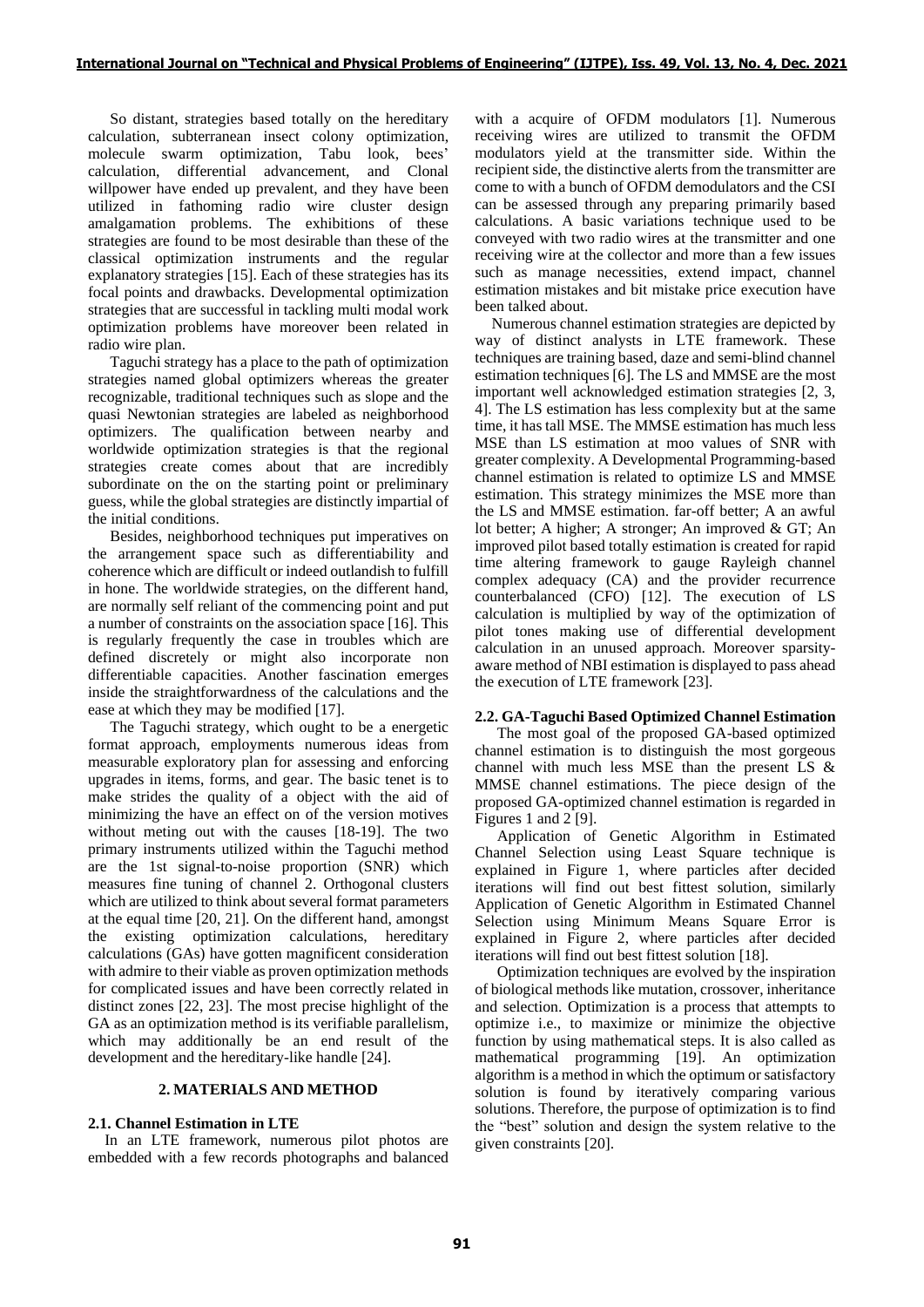

Figure 1. Block diagram of the Genetic Algorithm Based Least Square and Minimum Mean Square estimation model [8]



Figure 2. Block diagram of Genetic Algorithm Based Taguchi-Least Square and Taguchi-MMSE estimation model [12]

The genetic algorithm (GA) seem is the best solution because of its multi-objective optimization capability [23]. It can be implemented to solve the problems of channel estimation which have large search space and contradictory objectives. In the research models [24], the authors describe the cognitive decision making process using the GA to solve the multi-objective optimization problem in the Channel State Information Problem. However, this technique only considers the channel condition as the prime factor and lacks in terms of Signal to Noise Ration (SNR) & Bit Error Rate (BER) requirements [17].

In LTE communications the channel estimation is a very important from receiver user point of view. The different algorithms for channel estimation are to be defined and implemented in such a way that they must satisfy both the time domain parameters and frequency domain parameters. Therefore, Channel estimation and Optimization techniques are most essential works in LTE System Algorithms like LSE, MMSE are used to decrease error rate in the LTE system [16]. Also, Evolutionary Algorithm algorithms like "Gеnetic Algorithm" (GA), "Evolutionary Progrаmming" (EP), "Particle Swarm Optimization" (PSO), "Artificial Bеe Colony" (ABC) and "Cuckoo Search" (CS) algorithms are used with the defined objective to minimize errors, reduce complexity and thereby also improving performance of system [18].

In this proposed strategy, the present LS and MMSE channels are arbitrarily changed by GA, and the main channel is diagnosed based totally on the well-being work which is given inside the condition (1) and (2). So also, Taguchi-LS and Taguchi-MMSE evaluated channels are too arbitrarily changed through GA, and the most wonderful channel is diagnosed primarily based on the health work [9].

$$
Fitness = [(H - LS)/H]^{2}
$$
 (1)

$$
Fitness = [(H - MMSE) / H]^{2}
$$
 (2)

where, *H* is the reference channel.

Equations (1) and (2) defines the Fitness function for Least Square & Minimum Mean Square Function which is depend on H Matrix of Antenna. At that point, MSE is calculated for the GA converted LS, MMSE, Taguchi-LS and Taguchi-MMSE channels. At last, the finest channel with MSE is chosen from the bunch of GA-based LS, MMSE, Taguchi-LS and Taguchi-MMSE channels. The LTE system is represented as by equation (3).

(3)

$$
Y = HX + N
$$

where,

*Y* = Output Matrix,

- $X =$  Input Matrix,
- $H =$ Channel Matrix,
- *N* = AWGN Noise Matrix.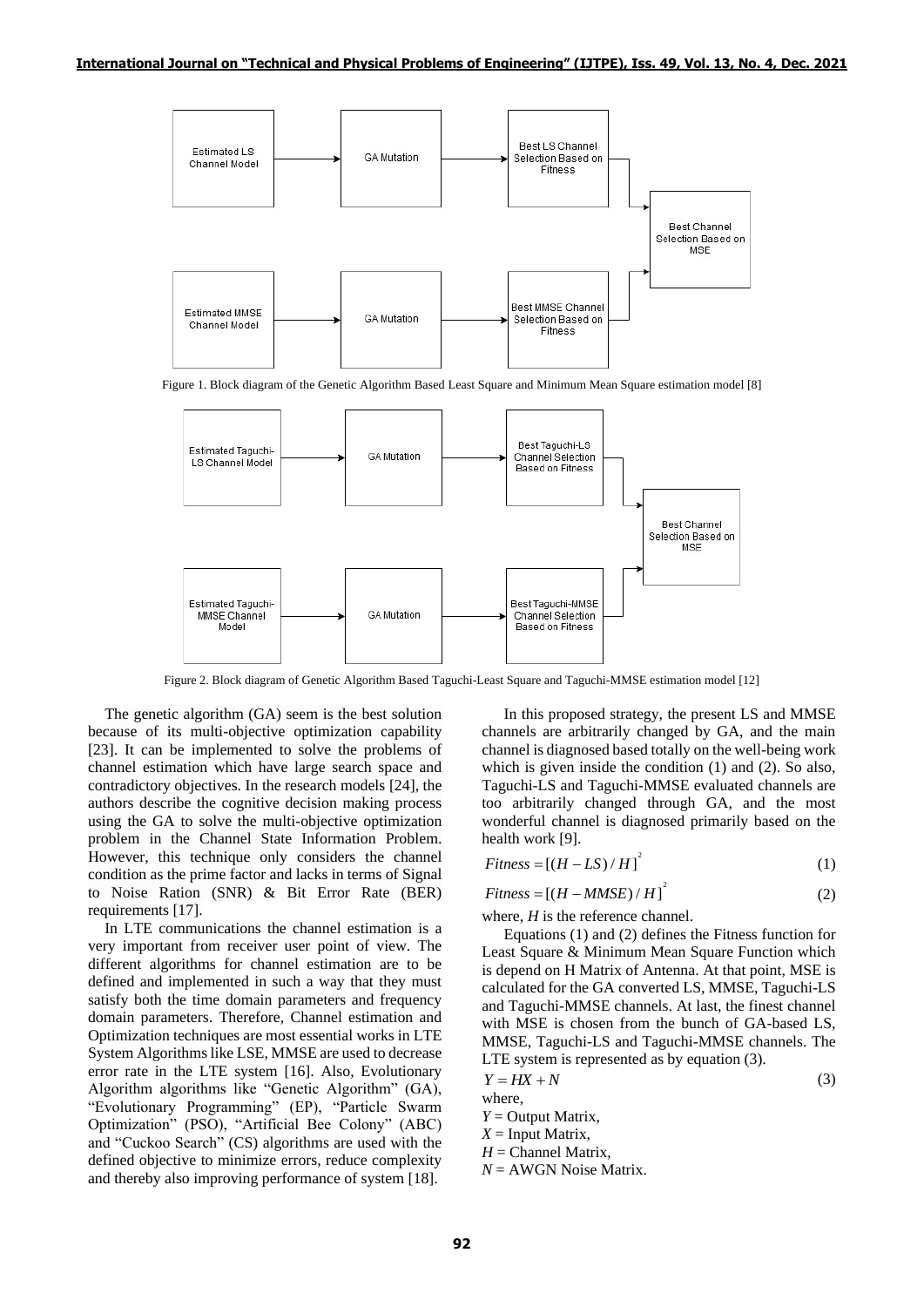## **3. RESULTS AND DISCUSSION**

The execution of the proposed GA-optimized channel estimation for 4G-based 2×2 MIMO LTE framework with LTE Drive Test Data of 1709 rows on Anaconda platform by using spider application on python language is examined with the framework parameters appeared in Table 1.

Table 1. Simulation parameters

| Parameters      | Value      |
|-----------------|------------|
| <b>FFT Size</b> | 512        |
| No. of Symbols  | 100        |
| Modulation      | <b>OAM</b> |
| No. of Pilots   |            |
| Channel         | AWGN       |

GA HLS EST.Channel=4



Figure 3. MSE versus SNR of LS and GA-based LS channel estimation



Figure 4. MSE versus SNR of MMSE and GA based MMSE channel estimation



Figure 5. MSE versus SNR of Taguchi-LS and GA-based Taguchi-LS channel estimation



Figure 6. MSE versus SNR of Taguchi-MMSE and GA based Taguchi-MMSE channel estimation



Figure 7. Latitude vs Longitude analysis of Drive Test Data

Drive Test Data received from Slotted waveguide Antenna is analysed with the help of evolutionary optimization Technique using Python Language. It can be analysed with the help of Matlab, Anaconda Platform & Google Colab. All Traditional Techniques LS, MMSE are Compared with Proposed GA-LS & GA-MMSE Technique.

This Figure 3 explains the Mean Square Error versus Signal to Noise Ratio of Least Square channel estimation technique and Genetic Algorithm based Least Square estimation Technique. It in reality demonstrates that the everyday MSE of GA-optimized LS channel estimation is  $1.5\%$  ( $10^{-0.01}$ ) lesser than the MSE of LS channel estimation. It shows that When GA Combined with LS. It gives improved results when we compare it with LS only, definitely in GA complexity reduce & best solution received.

Figure 4 explains the Mean Square Error versus Signal to Noise Ratio of Minimum Mean Square Error channel estimation and GA combined MMSE channel estimation. By the inclusion of GA based totally optimized channel, the ordinary MSE is lowered 0.45%  $(10^{-0.002})$  than the MSE of MMSE channel estimation. Definitely this improves the overall performance of LTE System & it helps to reduce complexity, increase efficiency.

Figure-5 and Figure-6 gives a complete analysis of Taguchi Based GA-LS & Taguchi Based GA-MMSE, from the results it appears that. Figure-5 demonstrate that how GA Taguchi-LS is truly better than Taguchi LS &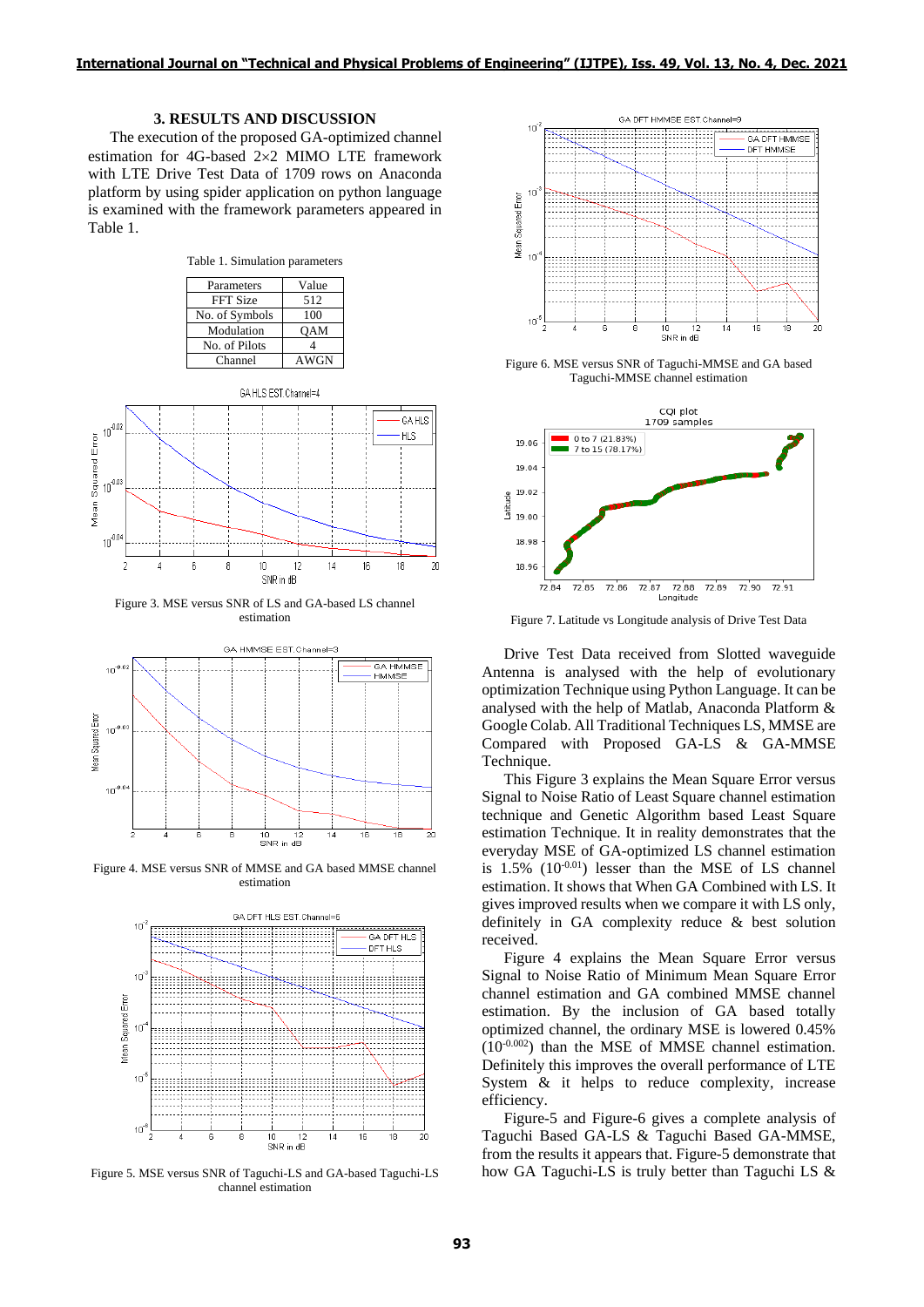there is a difference of  $(10^{-1})$  in Means Square Error similarly Figure-6 explains GA Taguchi MMSE & Taguchi MMSE this results gives complete explanation of How GA change & improve all traditional Channel Estimation Technique.

Figure-6 seems the way better execution of GAoptimized blended Taguchi-MMSE channel estimation than the Taguchi-MMSE channel estimation and LS channel. estimation in terms of MSE. By the presentation of GA, the best channel is recognized with the 0.21% lessening of MSE than the existing Taguchi-MMSE estimation.

Figure-7 explain channel quality Index for 1709 Samples of Drive Test results for LTE. These results are taken for Longitude of Different Location of Drive Test and this results than compared with latitude it is analyse separately for different samples like for 0-7 & 7-15 and as sample increases its ratio for different channel quality index also change.

Results Clearly Defines that LTE Drive test data when received using slotted wave guide Antenna & than by applying Genetic Algorithm Signal to Noise Ratio Improves as well as Complexity Reduces, Least Square method gives high losses as compared to Other Techniques & Minimum Mean Square Error gives better Results but its complexity is high. By this Novel Approach both Signal to Noise ratio Improves & Complexity Reduces.

Channel Quality Indication gives an exact Location estimation by considering Latitude & Longitude, for less samples results are congested but when we consider more samples it improves, Channel quality Indication improves for High Latitude & Longitude.

 Traditional technique Least Square & Minimum Mean Square when merged & compared with Proposed Algorithm, it gives good results for new proposed technique.

## **4. CONCLUSION**

An Effective Genetic Algorithm based optimized channel estimation for LTE framework is proposed in this research paper. In this proposed plot, execution of Least Square, Minimum Mean Square Error, Taguchi channel estimations and their optimization utilizing Genetic Algorithm has been carried out with the assistance of Google Colab and MATLAB. Using python language, the code has been designed and written where Genetic algorithm has been applied on LTE drive Test data of around 1709 samples of different Latitude & Longitude. Signal to Noise Ratio is Compared with Mean Square Error and Minimum Mean Square Error and Channel Quality Indicator is Calculated for different range of samples.

The results come about show up that Mean Square Error of Genetic Algorithm optimized Taguchi-Least Square channel estimation is 1.0% lesser than Taguchi-LS estimation and the GA-optimized Taguchi-MMSE estimation has much less 0.21% MSE than Taguchi-MMSE estimation. It clearly demonstrates that the proposed Genetic Algorithm based totally optimized Taguchi-MMSE channel estimation. Optimal Signal Detection in LTE

system using Computational Intelligence is new direction of Research in wireless network because of Internet of Things large number of devices is continuously sharing large amount data therefore Channel Estimation is very important and our designed model solve the initial challenges in this direction. Inclusion of Particle Swarm Optimization (PSO) is future scope for new study on Channel Estimation using Evolutionary Algorithm.

## **ACKNOWLEDGMENT**

We thank Amity School of Engineering & Technology of Amity University Jaipur, India for providing study Material & Resources, we also thank Anjuman-I-Islam's Kalsekar Technical Campus of Mumbai University Navi Mumbai, India for Providing Laboratory to do Research.

# **REFERENCES**

[1] F. Farrokhi, A. Lozano, G. Foschini, R.A. Valenzuela, "Spectral efficiency of FDMA/TDMA wireless systems with transmit and receive antenna arrays", IEEE Transactions on Wireless Communications, Vol. 4, Issue 3, pp. 793-800, April 2002.

[2] C. Balanis, "Antenna theory, analysis and design", The 3rd ed., Vol. 53, Issue 4, pp. 900-908, Wiley, New York, June 2000.

[3] S. Durrani, M.E. Bialkowski, "Effect of mutual coupling on the interference rejection capabilities of linear and circular arrays in CDMA systems", IEEE Transactions on Antennas and Propagation, Vol. 5, Issue 4, pp. 1130-1134, Jan. 2004.

[4] D. Piazz, N.J. Kirsc, A. Forenza, R.W. Heath, K.R. Dandekar, "Design and evaluation of a reconfigurable antenna array for MIMO systems", IEEE Transactions on Antennas and Propagation, Vol. 7, Issue 3, pp. 869-881, Dec. 2008.

[5] A. Lozano, A. Tulino, "Capacity of multiple transmit multiple receive antenna architectures", IEEE Transactions on Information Theory, Vol. 4, Issue 8, pp. 3117-3127, April 2014.

[6] O. Oyman, R.U. Nabar, H. Bolcskei, A.J. Paulraj, "Tight lower bounds on the ergodic capacity of Rayleigh fading MIMO channels", Proceedings of GLOBECOM, Vol. 6, Issue 4, pp. 1172-1176, Taipei, Taiwan, R.O.C, April 2002.

[7] J. Du, Y. Li, "Optimization of antenna configuration for MIMO systems", IEEE Transactions Communications, Vol. 6, Iss. 2, pp. 1451-1454, Jan. 2014. [8] U.A. Waheed, D.V. Kishore, "Uplink spatial fading correlation of MIMO channel", The 58th IEEE Vehicular Technology Conference, VTC, Vol. 1, Issue 2, pp. 94-98, Jan. 2003.

[9] J.A. Tsai, B.D. Woerner, "The fading correlation of a circular antenna array in mobile radio environment", IEEE Global Telecommunications Conference, Vol. 5, Issue 7, pp. 3232-3236, Jan. 2011.

[10] L. Xin, Z.P. Nie, "Spatial fading correlation of circular antenna arrays with Laplacian PAS in MIMO channels", IEEE Antennas and Propagation Society International Symposium, Vol. 4, Issue 7, pp. 3697-3700, Mar. 2013.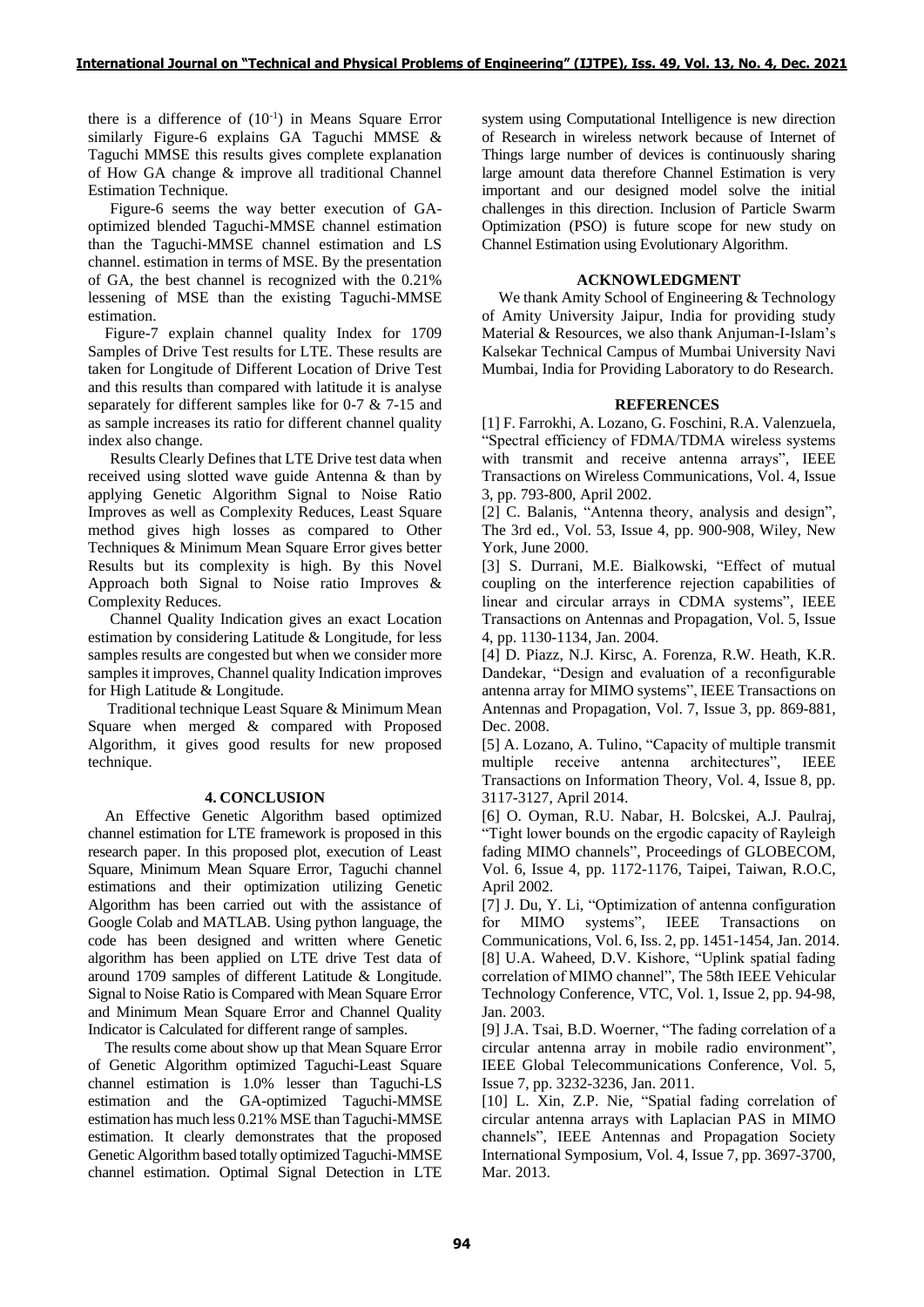[11] A. Recioui, H. Bentarzi, "Genetic Algorithm based MIMO capacity enhancement in spatially correlated channels including mutual coupling", Wireless Personal communications, Springer, Vol. 6, Issue 3, March 2012.

[12] A. Recioui, A. Azrar, "Use of genetic algorithms in linear and planar array synthesis based on Schelkunoff method", Microwave and Optical Technology Letters, Vol. 4, Issue 7, pp. 1619-1623, March 2011.

[13] D.C. Montgomery, "Design and Analysis of Experiments", Vol. 5, Issue 3, pp. 28-39, Wiley, New York, 1991.

[14] P.J. Ross, "Taguchi techniques for quality engineering", McGraw-Hill, Vol. 1, Issue 3, pp. 43-52, Jan. 2013.

[15] W.C. Weng, F. Yang, A.Z. Elsherbeni, "Linear antenna array synthesis using Taguchi's method - A Novel Optimization Technique in Electromagnetics", IEEE Transactions on Antennas Propagation, Vol. 5, Issue 7, pp. 723-730, Jan. 2000.

[16] Y. Wu, "Taguchi methods for robust design", ASME, Vol. 6, Issue 4, March 2012.

[17] M. Gen, R. Cheng, "Genetic algorithms and engineering design", Vol. 6, Issue 2, pp. 29-37, Jan. 2000. [18] D.E. Goldberg, "Genetic algorithms in search, optimization and machine learning", Addison-Wesley, Vol. 12, Issue 3, March 2011.

[19] W. Rondeaut, B. Le, D. Maldonado, D. Scaperoth, C. Bostian, "Cognitive radio formulation and implementation", IEEE CrownCom, Vol. 1, Issue 1, pp. 1-10, March 2006.

[20] T.R. Newman, B.A. Barker, A.M. Wyglinski, A. Arvin, "Cognitive radio implementation for wireless multicarrier transceivers", Wiley Wirel. Commun. Mob. Comput., Vol. 6, Issue 3, pp. 1-14, Jan. 2006.

[21] M. Gangil, A.K. Singh, "Experimental Investigation on Shell and Straight Pipe Warmth Exchanger with Varying Parameter and Validate the Result with Taguchi Method", International Journal on Technical and Physical Problems of Engineering (IJTPE), Issue 46, Vol. 13, No. 1, pp. 11-17, Mar. 2021.

[22] M. Zile, "Optimization of Energy Management In Solar/Wind Power Stations Using Developed Artificial Bee/Ant Hybrid Heuristic Algorithm", International Journal on Technical and Physical Problems of Engineering (IJTPE), Issue 47, Vol. 13, No. 2, pp. 124- 129, Jun. 2021.

[23] S. Zubiya Hashmi, M. Vijaya Lakshmi, "Research of Optimization Algorithms used in MIMO-OFDM Systems", International Journal of Engineering and Advanced Technology (IJEAT), Vol. 8, Issue 6, pp. 33- 41, September 2019.

[24] R. Sattiraju, A. Weinand, H.D. Schotten, "Channel Estimation in C-V2X using Deep Learning", Chair for Wireless Communication and Navigation, University of Kaiserslautern, Cornell University, Vol. 5, Issue 3, pp. 86-97, Mar. 2020.

# **BIOGRAPHIES**



**Siraj Pathan** was born in Mumbai, India in 1988. He received the Bachelor of Engineering degree and Master of Engineering degree in Electronics and Telecommunication Engineering from Mumbai University, Mumbai, India in 2009 and 2012, respectively. Currently,

he is Research Scholar in Electronics and Communication Engineering Department of Amity School of Engineering and Technology of Amity University, Jaipur, Rajasthan, India. He is an Assistant Professor in Electronics and Computer Science Engineering Department of Anjuman-I-Islam's Kalsekar Technical Campus Affiliated to Mumbai University, Navi Mumbai, India. His research interests are in the area of wireless communication & Computational Intelligence.



**Ajit Noonia** was born in India in 1988. He received Bachelor of Engineering (B.E.) and Master of Technology (M.Tech.) in Computer Science & Engineering from Maharshi Dayanand University, Rohtak, India in 2010 and 2012, respectively. He completed his

Ph.D. from Jayoti Vidyapeeth Women's University, Jaipur (Rajasthan), India in 2019. Currently, he is working as an Assistant Professor in the Department of Computer Science and Engineering at Amity University, Rajasthan, India.



**Mujib Abbas Tamboli** was born in India in 1972. He Completed his Bachelor of Engineering from Government Walchand College of Engineering, Sangli, India in 1993. He completed his Master of Engineering from Mumbai University, Mumbai, India

in 2008. He completed his Ph.D. from National Institute of Industrial Engineering (NITIE) under Ministry of HRD, Government of India in 2018. From 1993 to 1998, he worked as a Nautical Officer in Shipping Corporation of India. From 1998 to 1999, he worked as a Faculty Centre for Development of Advanced Computing. Currently, he is working as Assistant Professor in Electronics and Computer Science Engineering Department of Anjuman-I-Islam's Kalsekar Technical Campus Affiliated to Mumbai University, Navi Mumbai, India. His Research interest are mobile computing and wireless network.



**Sunil Pathak** is currently working as an Associate Professor and Head of Department of Computer Science and Engineering, Amit School of Engineering and Technology at Amity University, Rajasthan, India. He has received his Bachelor degree from

Rajasthan University, Jaipur, India in 2000. He received